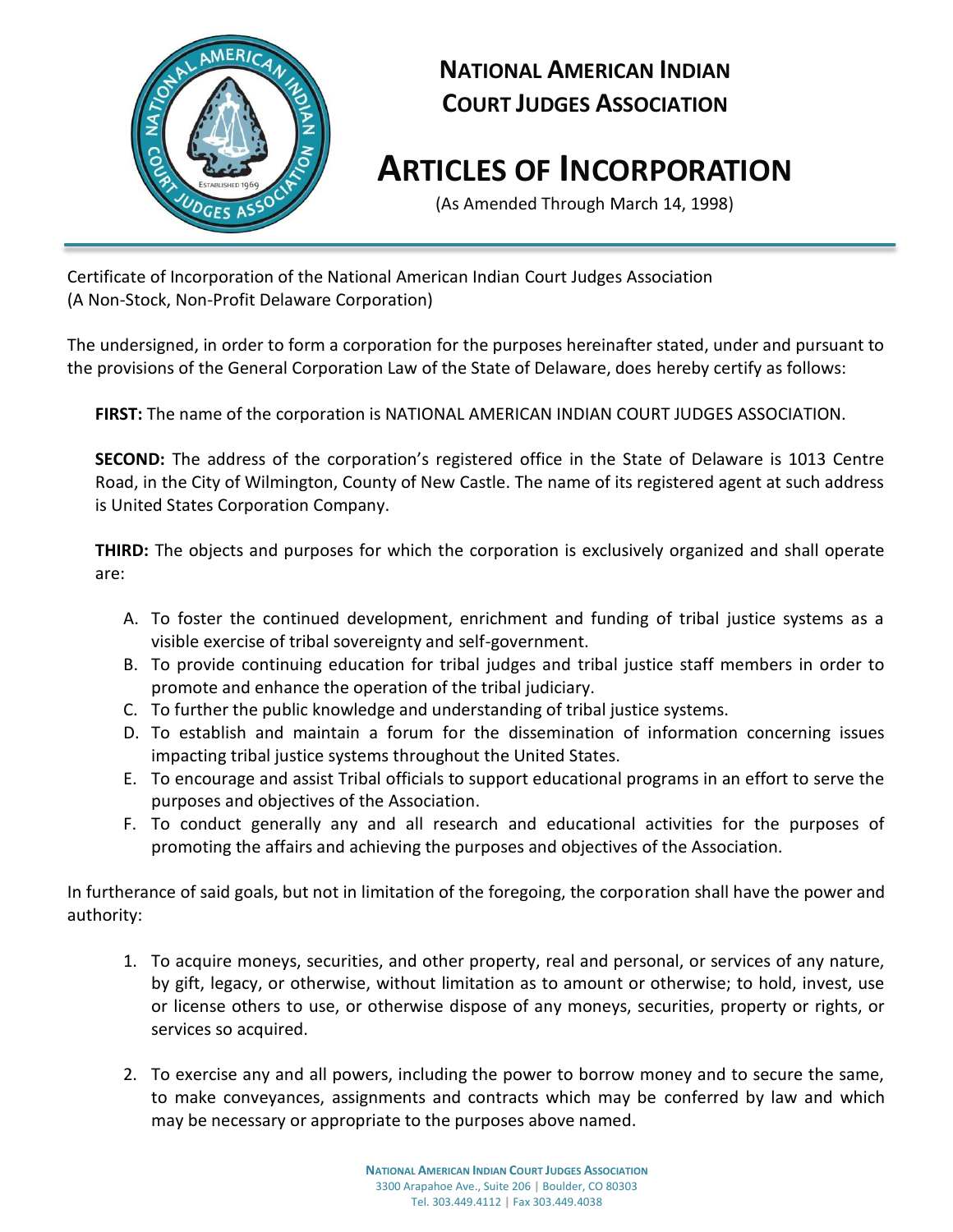The foregoing objectives, purposes and powers are each and all subject to the further limitation that

- 1. This corporation is a nonprofit corporation organized without capital stock.
- 2. The corporation shall receive, administer, maintain, use and employ funds and property, real and personal, exclusively for religious, charitable, educational, scientific, research and/or literary purposes beneficial to the public, as such terms and purposes are used and defined in or in connection with Section 501(c)(3) of the Internal Revenue Code of 1954, relating to tax exempt corporations, and in or in connection with Section 170(c)(2) of said Code (or the corresponding provisions of any future United States Internal Revenue Law), and the Regulations pertaining thereto as they now exist or hereafter may be amended, and to pursue such objectives and purposes either directly or by contribution to organizations which qualify as an exempt organization pursuant to the said Code and said Section thereof.
- 3. No part of the net earnings of the corporation shall inure to the benefit of any director, officer or member of the corporation, or any private individual (except that reasonable compensation may be paid for services rendered to or for the corporation affecting one or more of its purposes), and no director, officer or member of the corporation, or any private individual shall be entitled to share in the distribution of any of the corporate assets or dissolution of the corporation.
- 4. No part of the activities of the corporation shall be the carrying on of propaganda, or otherwise attempting to influence legislation, and the corporation shall not participate in, or intervene in (including the publication or distribution of statements) any political campaign on behalf of any candidate for public office.
- 5. Notwithstanding any other provisions of these articles, the corporation shall not conduct or carry on any activities not permitted to be conducted or carried on by an organization exempt under Section 501(c)(3) of the Internal Revenue Code and its Regulations as they now exist or as they may hereafter be amended, or by any organization contributions to which are deductible under Section 170(c)(2) of such Code and Regulations as they now exist or hereafter may be amended.
- 6. In the event of the liquidation, dissolution or winding up of the business and affairs of the corporation, whether voluntary or involuntary or by operation of the law, after paying or making provision for the payment of all liabilities of the corporation, all of the assets of the corporation shall be transferred, assigned, set over and conveyed to Arrow, Inc., a nonprofit corporation having its legal citus in Washington, D.C., providing that such corporation or organization is organized and operated exclusively for educational literary, research and/or scientific purposes as shall at the time qualify as exempt corporation or organization under Section 501(c)(3) of the Internal Revenue Code of 1954 (or the corresponding provisions of any future United States Internal Revenue Code), as the Board of Directors shall determine. Any of such assets not so disposed of shall be disposed of by the United States District Court for the District of Columbia, exclusively for such purpose or to such corporation or organization as said Court shall determine, which are organized and operated exclusively for such purposes.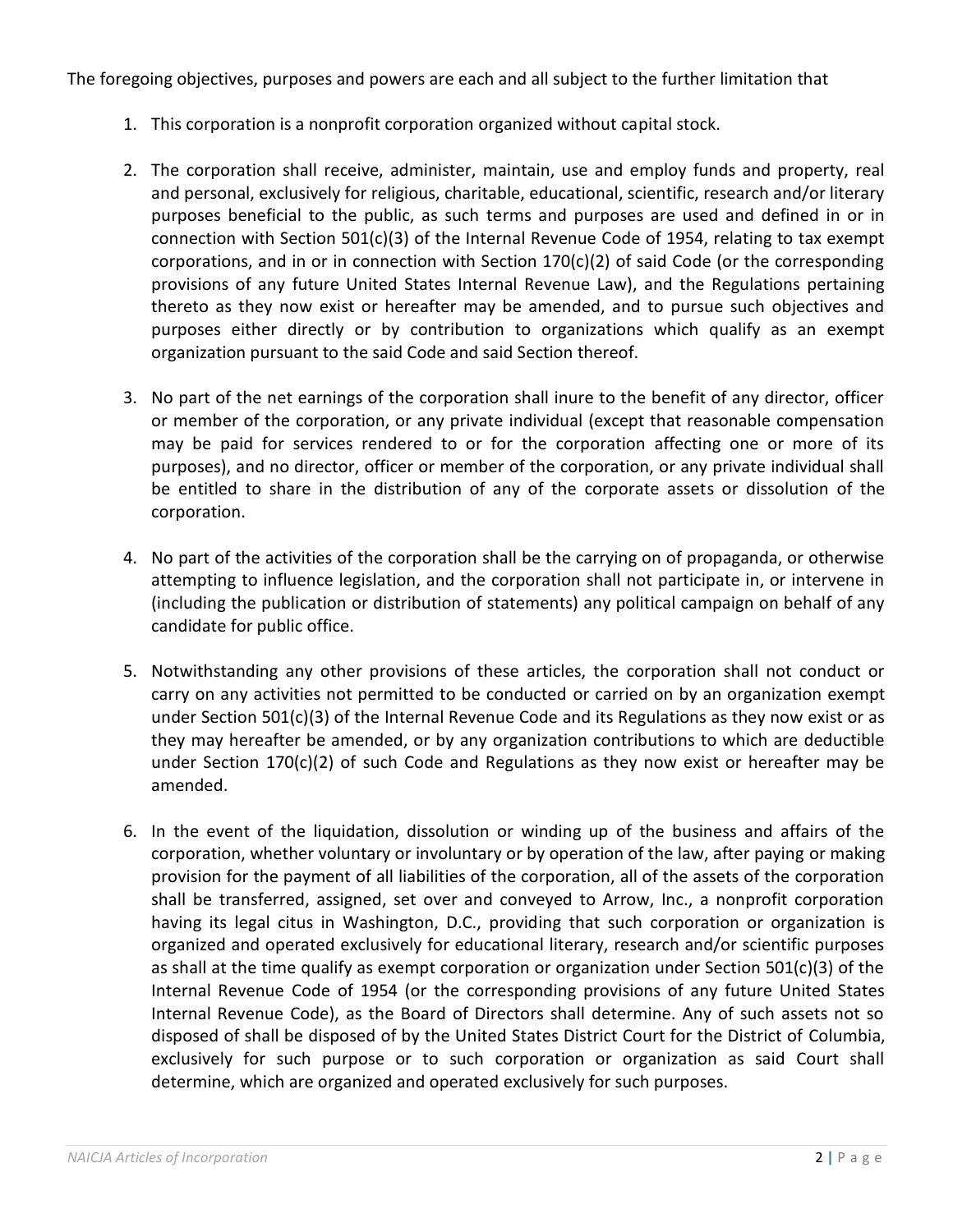**FOURTH:** The corporation shall have one or more categories of membership with such designations, qualifications, rights and powers as shall be set forth in the Bylaws of the corporation or determined in the manner prescribed by the Bylaws, provided, however, that not less than one category of members of the corporation shall have the right to vote and shall elect the directors of the corporation in the manner prescribed by said Bylaws.

**FIFTH:** The property, business and affairs of the corporation shall be managed and directed by a Board of Directors, who shall be elected by the members entitled to vote as specified in the Bylaws of the corporation. The number of directors comprising of the Board of Directors shall be such as from time to time shall be fixed by, or in the manner provided in the Bylaws, but shall not be less than three.

**SIXTH:** The private property of the directors and members shall not be subject to the payment of corporate debts whatsoever.

**SEVENTH:** Provisions for the regulation of the internal affairs of the corporation are as follows:

- 1. The Active Members of the corporation shall have power to make, amend and repeal the Bylaws of the corporation.
- 2. No directorship, membership or officership in this corporation shall be assignable inter vivos nor pass to any personal representative, heir or devisee.
- 3. Vacancies in the Board of Directors shall be filled in the manner provided by the Bylaws.
- 4. The directors and members may hold their meetings in or out of the State of Delaware.

**EIGHTH:** The corporation reserves the right to amend, alter, change or repeal any provision contained in the certificate of incorporation in the manner now or hereafter prescribed by law, and all rights and powers conferred herein on members, directors and officers are subject to this reserved power.

**NINTH:** The name and address of each of the incorporators are as follows:

NAME & ADDRESS:

Virgil L. Kirk, Navajo Tribe, P.O. Box 607, Shiprock, New Mexico 87420

Henry Upchego, Tribal Court, Fort Duchesne, Utah 84026

Lawrence Miller, Box 157, Ft. Washakie, Wyoming 82510

Cranston Hawley, Box 262, Harlem, Montana 59526

Josephine D. Neuman, Confederated Salish and Kootenai Tribes, Flathead Tribes, Dixon, Montana 59831

Betty Laverdure, Turtle Mountain Chippewa, Belcourt, North Dakota 58316